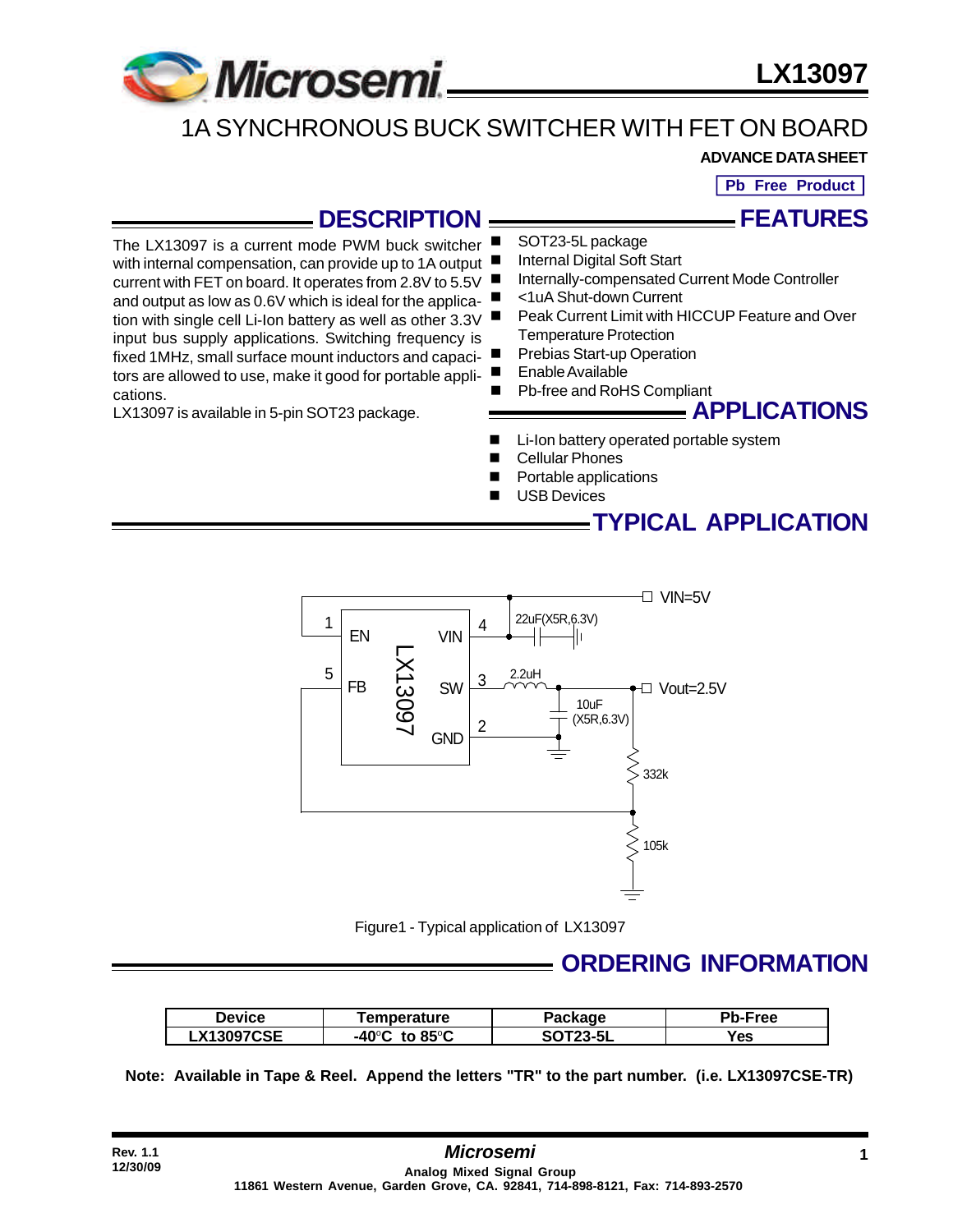

# **ABSOLUTE MAXIMUM RATINGS**

CAUTION: Stresses above those listed in "ABSOLUTE MAXIMUM RATINGS", may cause permanent damage to the device. This is a stress only rating and operation of the device at these or any other conditions above those indicated in the operational sections of this specification is not implied.

# **PACKAGE INFORMATION**



# **ELECTRICAL SPECIFICATIONS**

 $\rm V_{\rm in}$ =3.5V. Typical data refers to T $_{\rm A}$ = 25°C. Unless otherwise specified.

| <b>PARAMETER</b>             | <b>SYM</b>            | <b>Test Condition</b>                 | Min  | <b>TYP</b> | <b>MAX</b> | <b>Units</b> |
|------------------------------|-----------------------|---------------------------------------|------|------------|------------|--------------|
| <b>Reference Voltage</b>     |                       |                                       |      |            |            |              |
| <b>Ref Voltage</b>           | $V_{REF}$             |                                       | 0.59 | 0.6        | 0.607      | V            |
| <b>Line Regualtion</b>       |                       |                                       |      |            |            |              |
| Line Regulation              |                       | VIN=3V to 5V, VOUT=1.8V,<br>IOUT=10mA |      | 2          |            | mV           |
| <b>VIN UVLO</b>              |                       |                                       |      |            |            |              |
| <b>VIN Rising Threshold</b>  |                       |                                       | 2.3  | 2.5        | 2.8        | V            |
| <b>VIN Falling Threshold</b> |                       |                                       |      | 2.3        |            | V            |
| <b>Supply Voltage(VIN)</b>   |                       |                                       |      |            |            |              |
| VIN Input Voltage Range      | $V_{\mathsf{IN}}$     |                                       | 2.8  |            | 5.5        | V            |
| <b>Shutdown Current</b>      | I <sub>shutdown</sub> | EN=GND                                |      | 1          | 2.5        | uA           |
| <b>Quiescent Current</b>     | $I_q$                 | No Load, switching                    |      | 4          |            | mA           |
| <b>Oscillator (Rt)</b>       |                       |                                       |      |            |            |              |
| Frequency                    | $F_S$                 |                                       | 800  | 1000       | 1200       | kHz          |
| Max Duty Cycle               |                       |                                       | 78   | 86         |            | $\%$         |
| Min ON time                  |                       |                                       |      | 100        |            | nS           |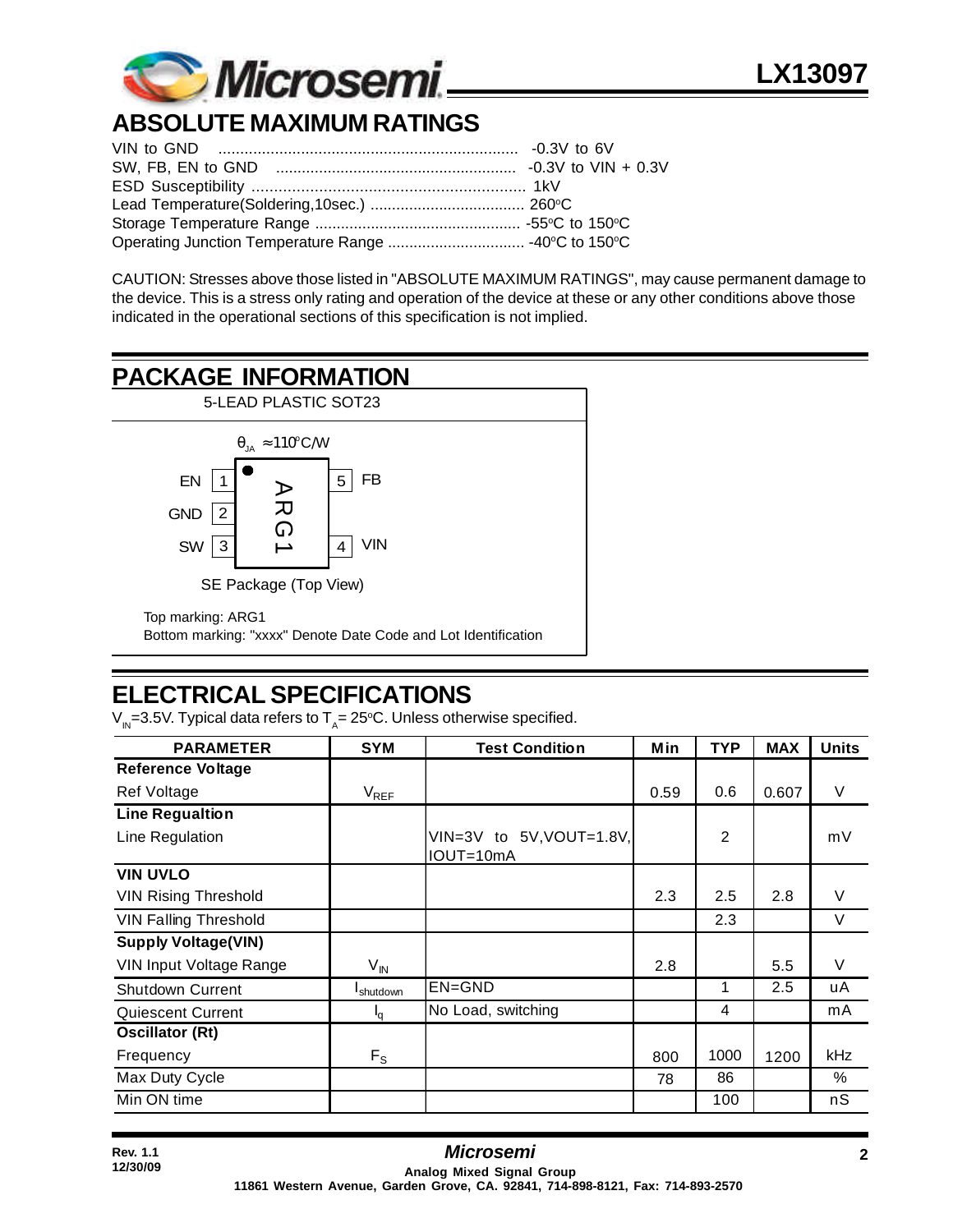

| <b>PARAMETER</b>               | <b>SYM</b> | <b>Test Condition</b> | Min | <b>TYP</b> | <b>MAX</b> | <b>Units</b> |
|--------------------------------|------------|-----------------------|-----|------------|------------|--------------|
| <b>Error Amplifiers</b>        |            |                       |     |            |            |              |
| Feedback Input Bias Current    |            |                       |     |            | 0.05       | uA           |
| SS                             |            |                       |     |            |            |              |
| Soft Start time                | Tss        |                       |     | 500        |            | uS           |
| <b>Current Limit</b>           |            |                       |     |            |            |              |
| <b>Current Limit Threshold</b> |            |                       |     | 1.8        |            | A            |
| <b>Thermal Shutdown</b>        |            |                       |     |            |            |              |
| Thermal shutdown trip point    |            |                       |     | 155        |            | $^{\circ}$ C |
| <b>Hysteresis</b>              |            |                       |     | 15         |            | $^{\circ}C$  |
| <b>Internal Switch</b>         |            |                       |     |            |            |              |
| Rdson of Control FET           |            | $Vin=5V$              |     | 400        |            | mohm         |
|                                |            | $Vin=3.3V$            |     | 480        |            |              |
| Rdson of Synchronous FET       |            | $Vin=5V$              |     | 300        |            | mohm         |
|                                |            | $Vin=3.3V$            |     | 360        |            |              |
| <b>Enable</b>                  |            |                       |     |            |            |              |
| En low Threshold voltage       |            |                       |     |            | 0.4        | $\vee$       |
| En high Threshold voltage      |            |                       | 1.4 |            |            | V            |

| <b>PIN SYMBOL</b> | <b>PIN DESCRIPTION</b>                                                                                                                                                                                                           |
|-------------------|----------------------------------------------------------------------------------------------------------------------------------------------------------------------------------------------------------------------------------|
| <b>SW</b>         | SW output. Junction of the internal high-side and low-side power MOSFETs, and<br>output inductor.                                                                                                                                |
| <b>GND</b>        | Ground Connection for Chip. Connect GND with large copper areas to the input and<br>output supply returns, and negative terminals of the input and output capacitors.                                                            |
| FB.               | Error amplifier inverting input. This pin is connected via resistor dividers to the output of<br>the switching regulators to set the output DC voltage. A 332kohm resistor is recom-<br>mended to be connected from VOUT and FB. |
| <b>VIN</b>        | Supply voltage input for switcher.                                                                                                                                                                                               |
| EN                | Enable input. Set this pin to GND or less than 0.4V will shut down the regulator.<br>Enable signal can not be high when VIN is low.                                                                                              |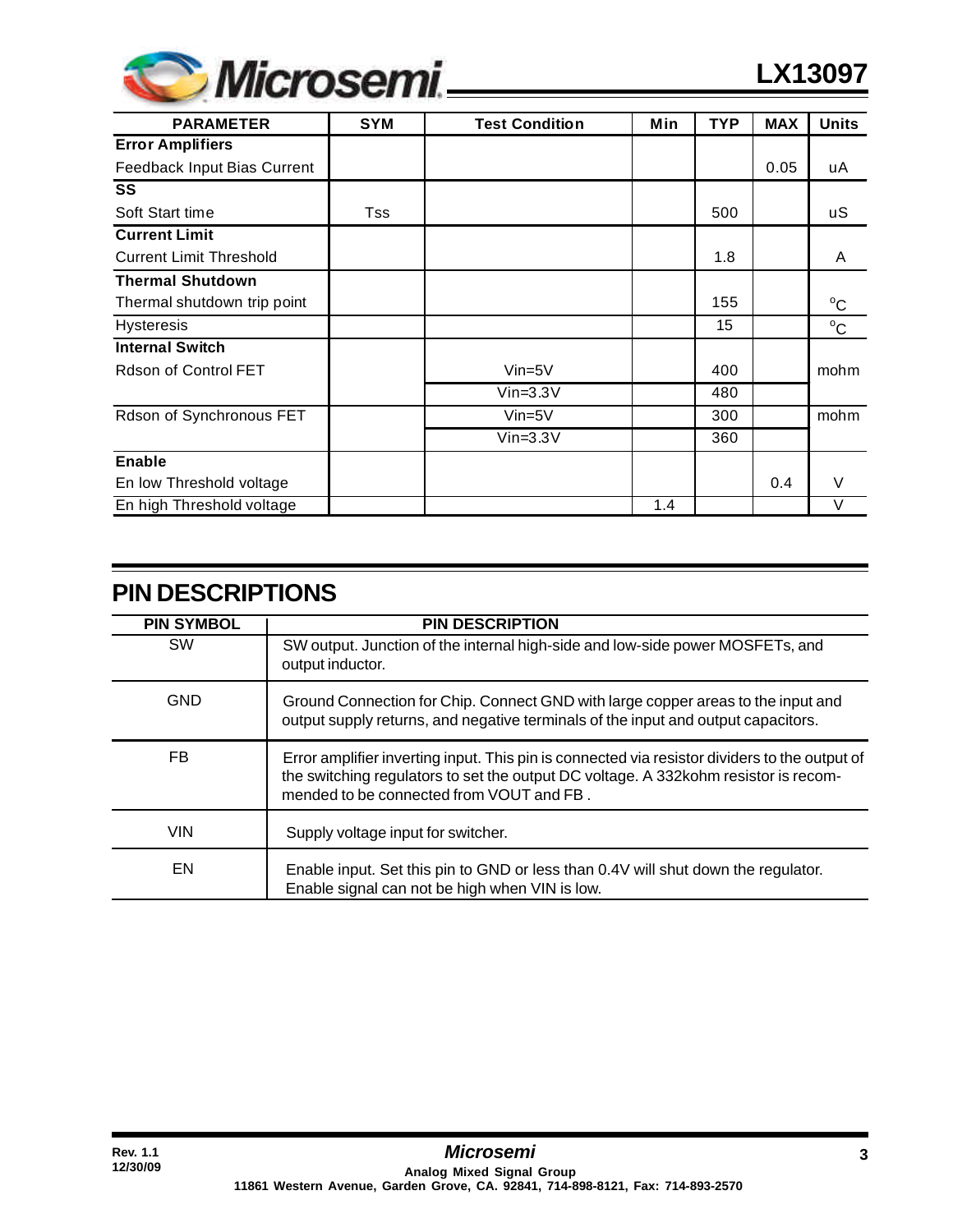

## **BLOCK DIAGRAM**



Figure 2 - Simplified block diagram of the LX13097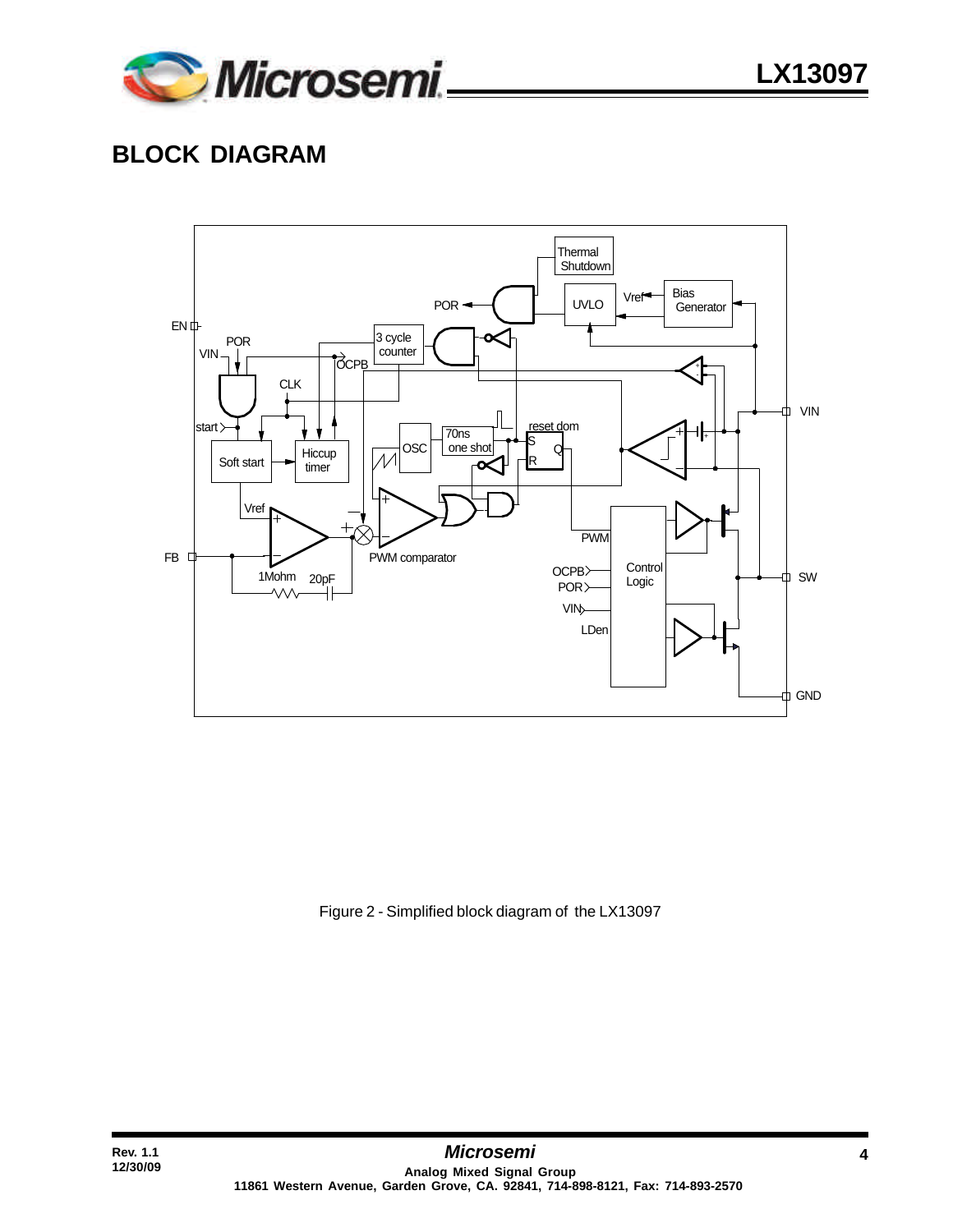

**LX13097**

#### **Typical Operating Characteristics**



Reference voltage vs tem perature





Fig.4 - Normalized frequency vs temperature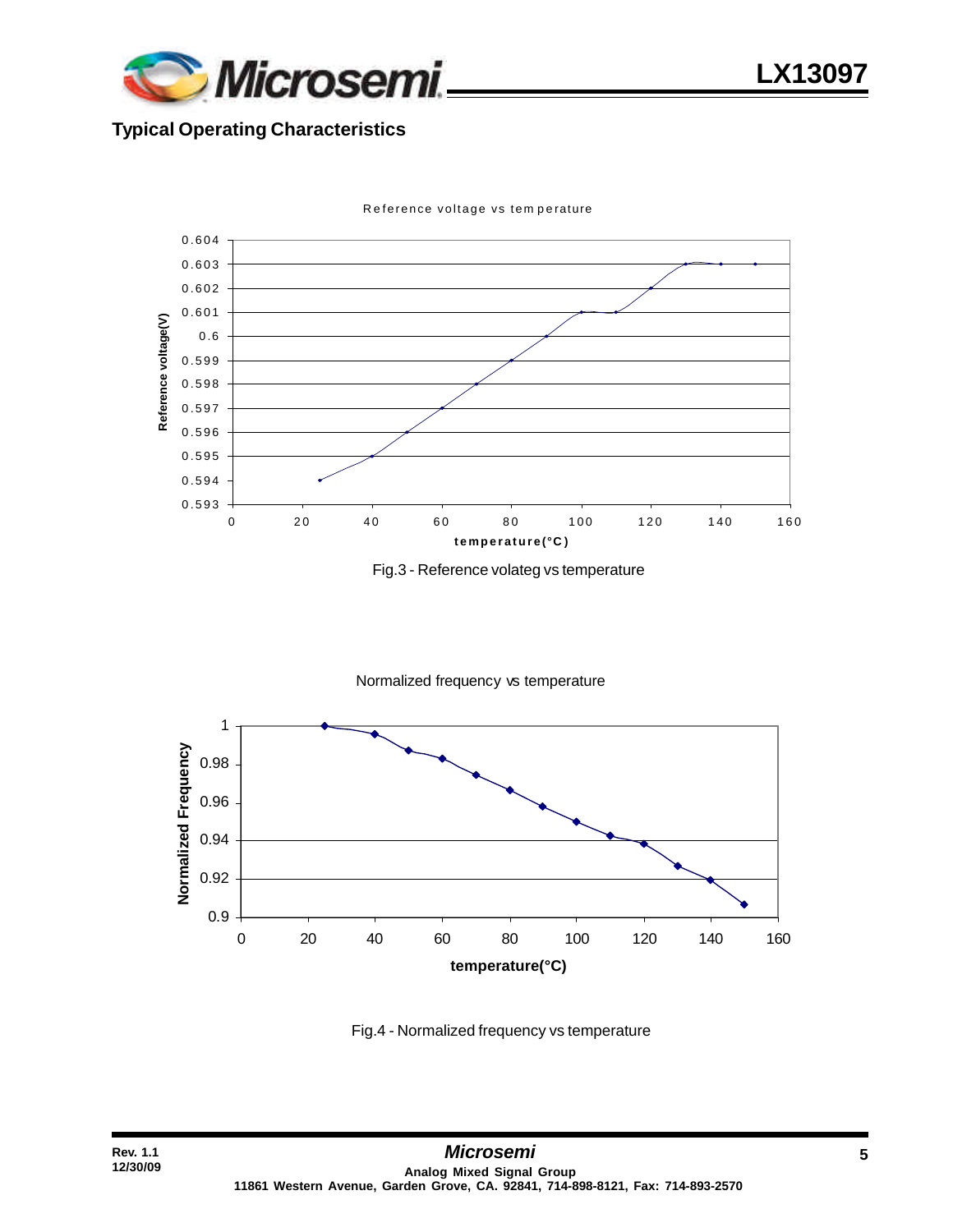

### **Typical Application( VOUT=2.5V)**



**LX13097**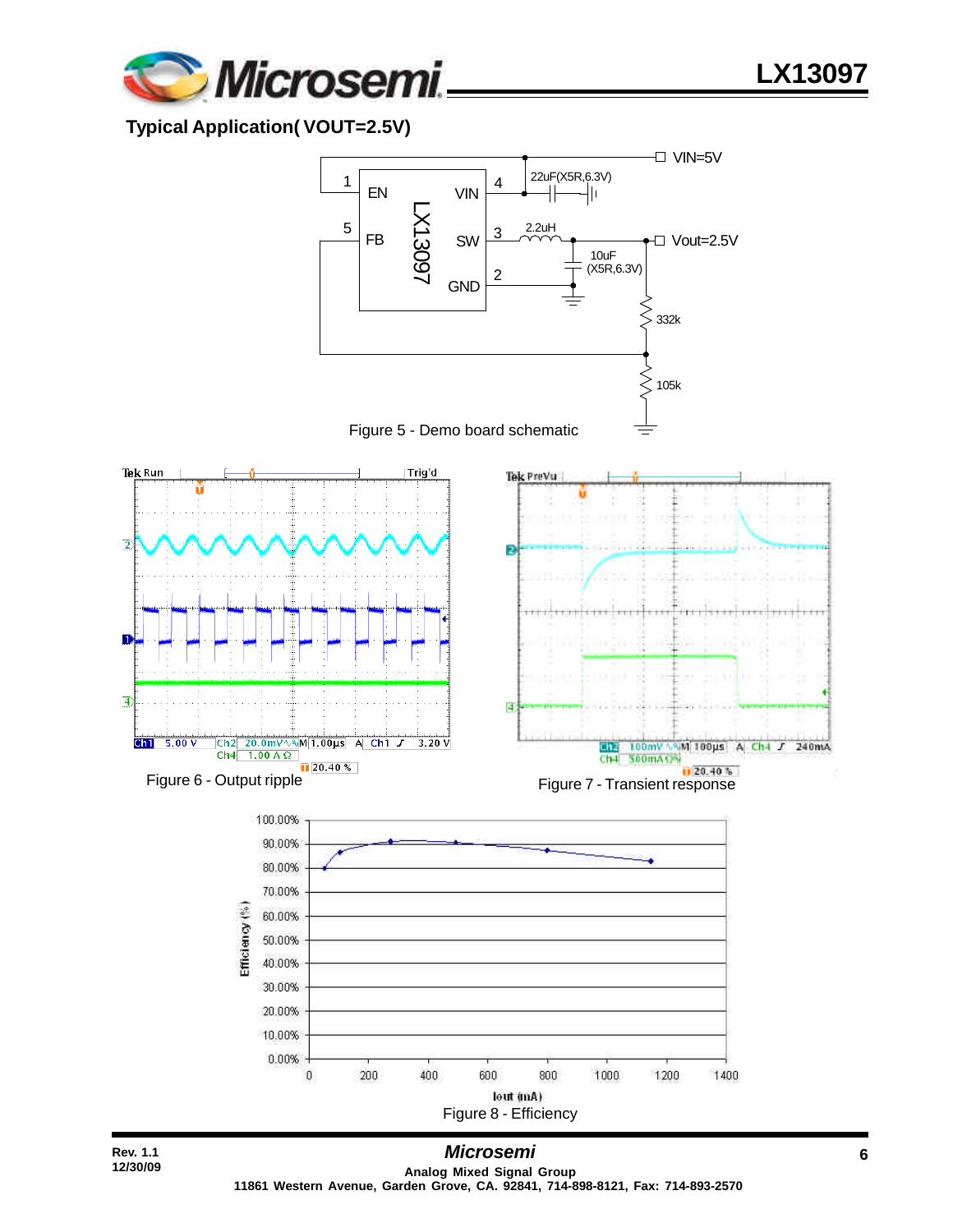

### **Typical Application( VOUT=1.8V)**



**Analog Mixed Signal Group 11861 Western Avenue, Garden Grove, CA. 92841, 714-898-8121, Fax: 714-893-2570** **LX13097**

VIN=5V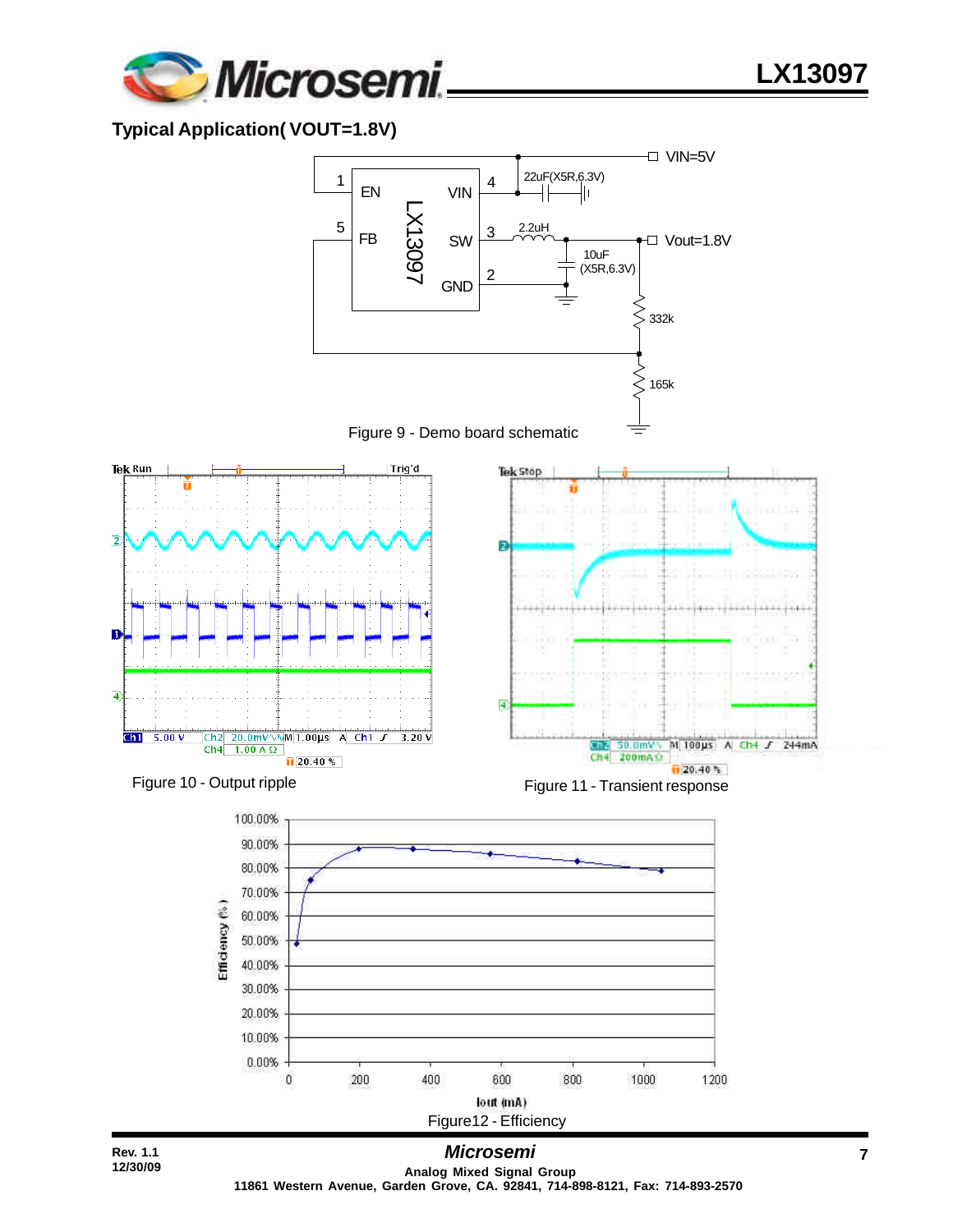

### **Typical Application( VOUT=1.2V)**



**LX13097**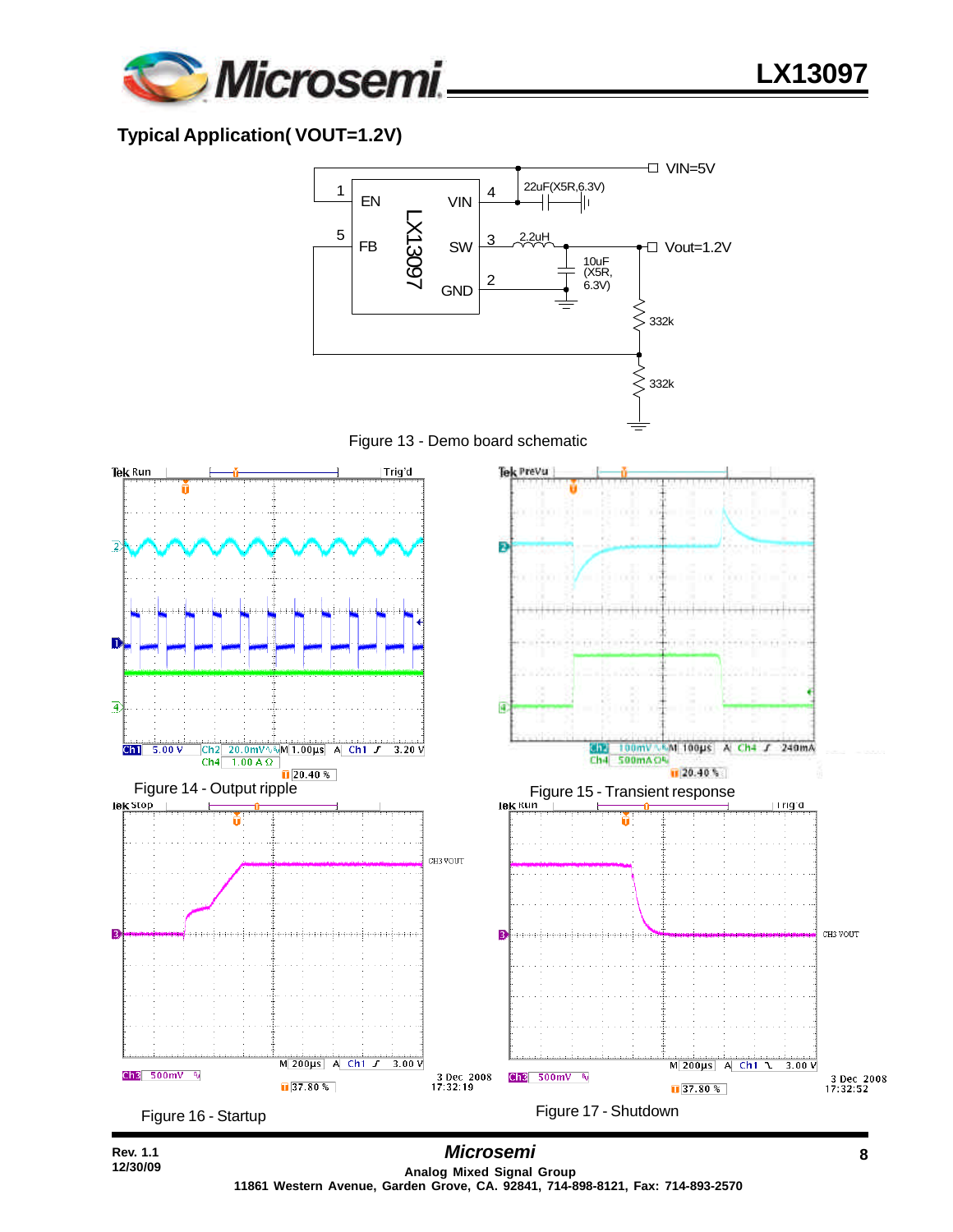

#### **Typical Application( VOUT=1.2V)**

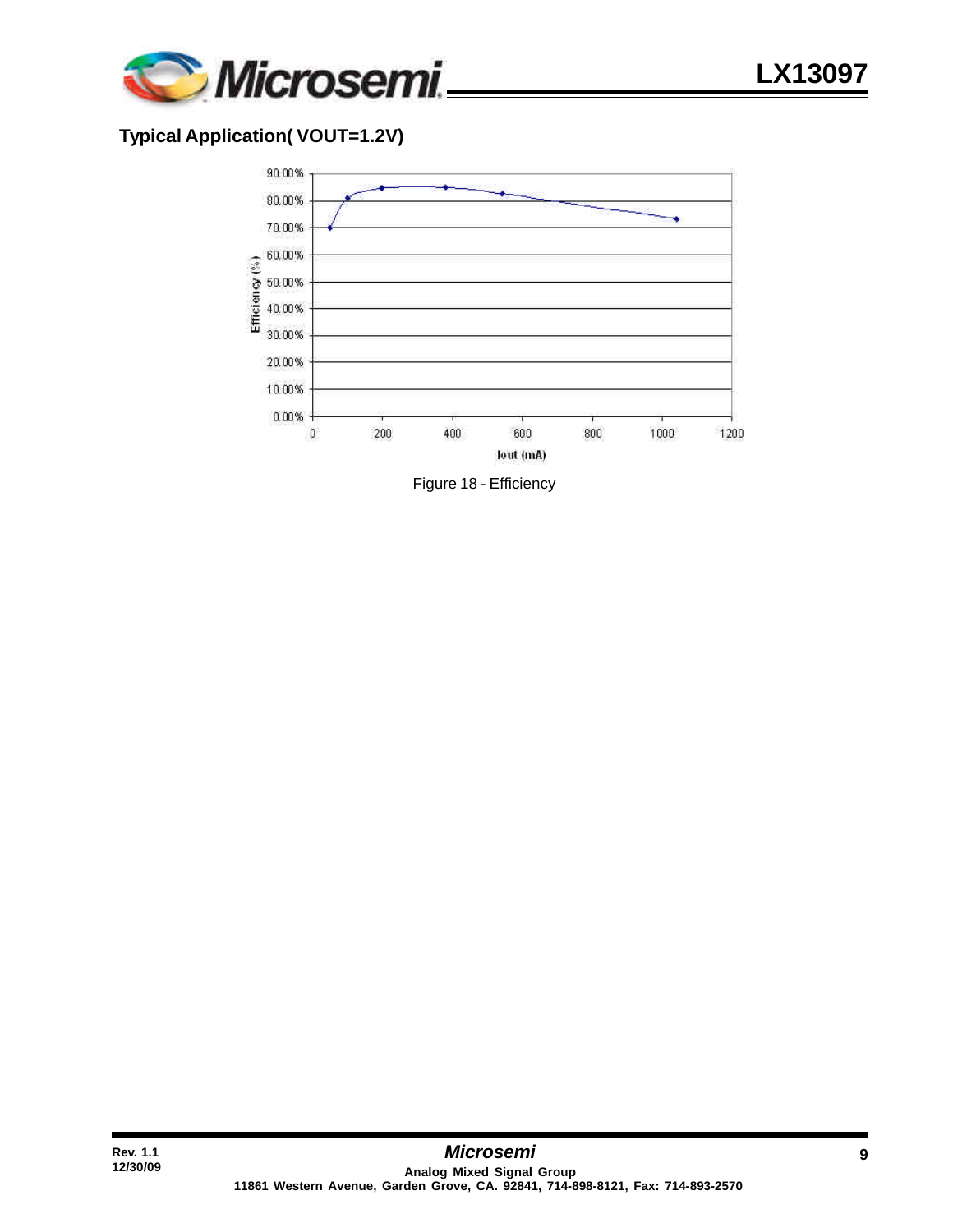

**LX13097**

# **Demoboard Layout**

**Rev. 1.1 12/30/09**



Figure 19 - Demoboard schematic



Figure 20- Top layer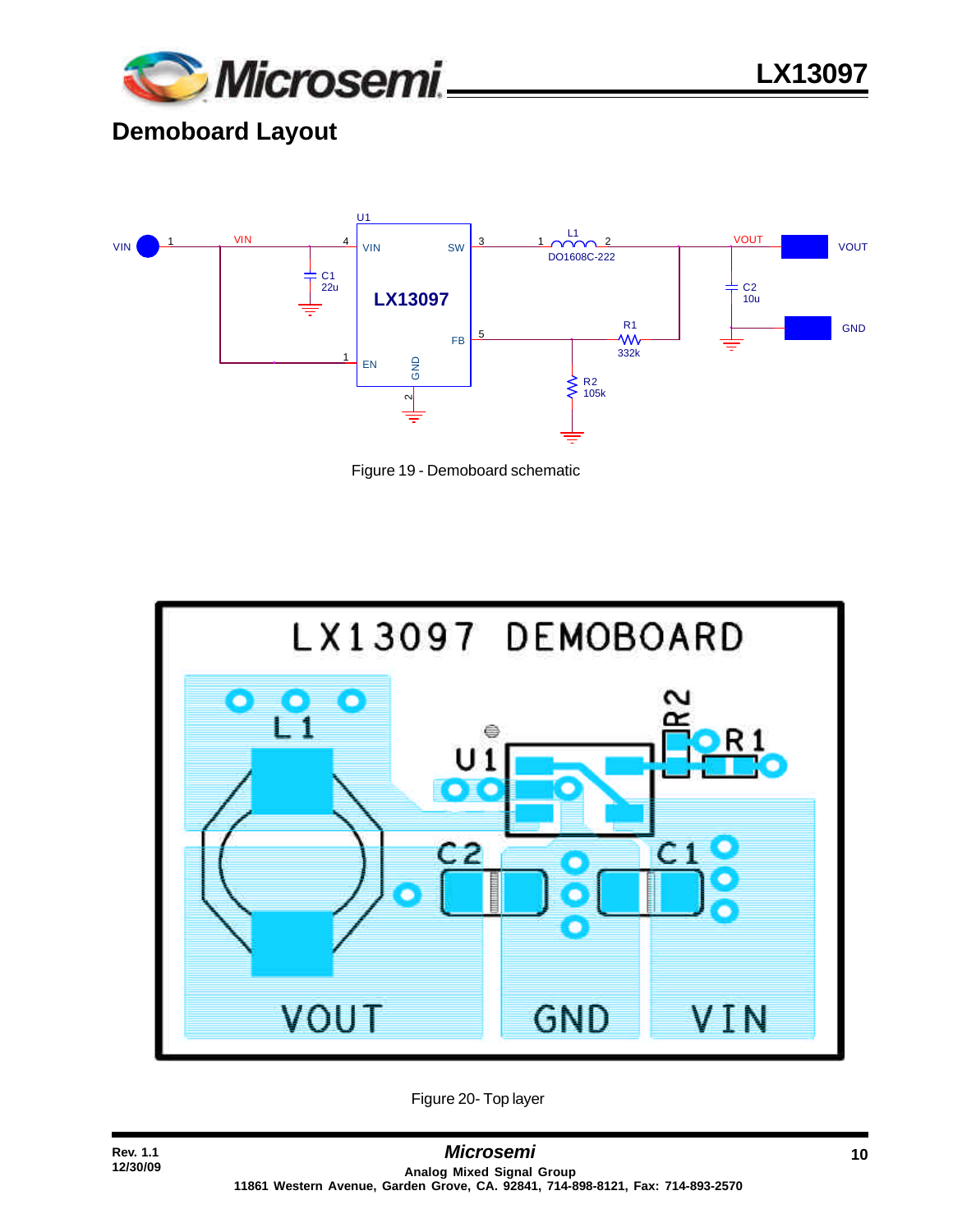

| 000     |     |                |
|---------|-----|----------------|
|         | 000 |                |
| $\circ$ |     | $\bullet$<br>Ó |
|         |     |                |

Figure 21- Gound layer



Figure 22- Power layer

**Rev. 1.1 12/30/09**